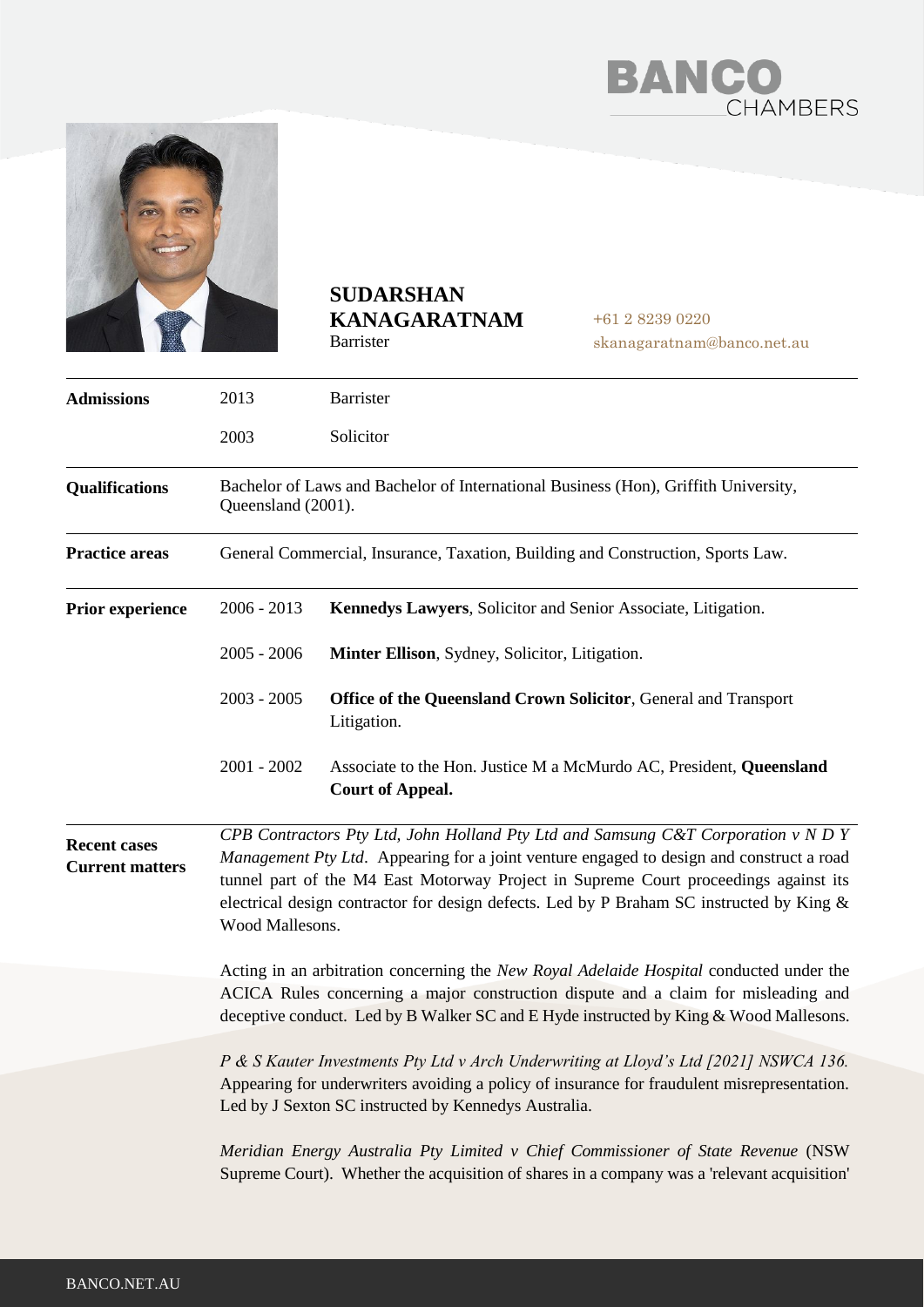

|                                      | Benidorm Pty Ltd v Chief Commissioner of State Revenue [2020] NSWSC 471 (30 April<br>2020). Concerning the definition of "declaration of trust" in the <i>Duties Act</i> (NSW). Led by<br>R Seiden SC instructed by Crown Solicitors Office.                                                                                                                                                     |
|--------------------------------------|--------------------------------------------------------------------------------------------------------------------------------------------------------------------------------------------------------------------------------------------------------------------------------------------------------------------------------------------------------------------------------------------------|
| <b>NSW Court of</b><br><b>Appeal</b> | Sydney Local Health District v Macquarie International Health Clinic Pty Limited (NSW<br>Court of Appeal). Concerning the correct method of assessing damages for trespass by a<br>landlord and the applicability of 'mesne profits' and the 'user principle'. Led by N Hutley<br>SC instructed by S Moran & Co.                                                                                 |
|                                      | Expense Reduction Analysts Group Pty Ltd & Ors v. Armstrong Strategic Management and<br>Marketing Pty Limited & Ors [2013] HCA 46, (2013) 250 CLR 303. Concerning client legal<br>privilege, waiver of privilege and whether the appellant's actions were inconsistent with<br>maintaining a claim of privilege. Led by N Hutley SC and E Hyde instructed by Norton Rose<br>Fulbright Australia. |
| <b>High Court</b>                    | Ramsay Health Care Australia Pty Limited v Adrian Compton [2017] HCA 28, (2017) 91<br>ALJR 803 (17 August 2017). Circumstances in which a bankruptcy court determining proof<br>of debt under s. $52(1)(c)$ of the Bankruptcy Act 1966 (Cth) can exercise its discretion to go<br>behind a judgment. Led by G Reynolds SC instructed by Pavuk Legal.                                             |
|                                      | Home789 Resources Pty Ltd v Chief Commissioner of State Revenue (NCAT Proceedings).<br>Common control provisions of the <i>Payroll Tax Act</i> 2007 (NSW). Unled instructed by the<br>NSW Crown Solicitor.                                                                                                                                                                                       |
|                                      | Forge Group Limited & Anor v Hutchinson & Ors (NSW Supreme Court). Acting for two<br>directors in defending a claim for breach of directors duties by reason of inadequate due<br>diligence in the acquisition of a company. Led by V Whittaker SC instructed by Jackson<br>McDonald.                                                                                                            |
|                                      | Godolphin Pty Ltd v Chief Commissioner of State Revenue (NSW Supreme Court). Whether<br>the "dominant use" of land was for the purpose of breeding and racing racehorses or the sale<br>of horses. Led by T Wong SC instructed by NSW Crown Solicitor.                                                                                                                                           |
|                                      | The Star Entertainment Sydney Properties Pty Ltd & Anor v Buildcorp Group Pty Ltd (NSW<br>Supreme Court). Appearing for The Star in a claim for breach of contract concerning the<br>supply and installation of aluminium composite panel cladding. Led by R Cheney SC<br>instructed by Holding Redlich.                                                                                         |
|                                      | so as to attract duty pursuant to the Duties Act 1997 (NSW) and the correct methodology to<br>apply in valuing leases on which Hydroelectric Power Stations are situated. Led by S<br>Balafoutis SC instructed by Crown Solicitors Office.                                                                                                                                                       |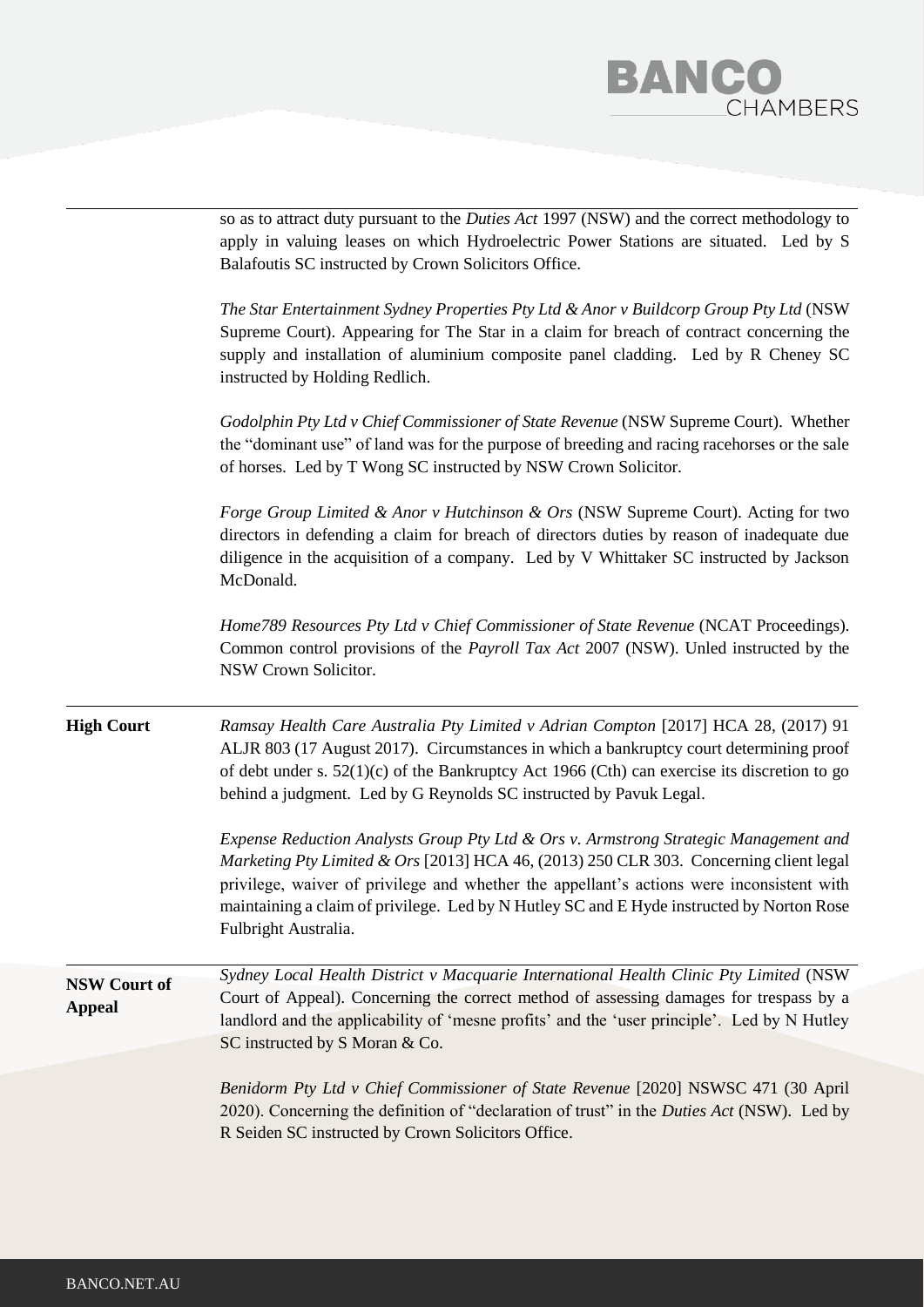

|                                       | Macquarie International Health Clinic Pty Limited v Sydney Local Health District [2020]<br>NSWCA 161 (3 August 2020). Dispute concerning the termination of long term leases and<br>breach of contract to build a private hospital. Led by N Hutley SC instructed by S Moran &<br>Co.                        |
|---------------------------------------|--------------------------------------------------------------------------------------------------------------------------------------------------------------------------------------------------------------------------------------------------------------------------------------------------------------|
|                                       | FYNA Projects Pty Ltd v Chief Commissioner of State Revenue [2018] NSWCA 331 (19<br>December 2018). Concerning the definition of "taxpayer" under the Taxation Administration<br>Act (NSW). Led by T Hale SC instructed by Diamond Conway.                                                                   |
|                                       | Roads and Maritime Services v Desane Properties Pty Ltd v Desane Properties Pty Limited<br>[2018] NSWCA 196 (6 September 2018). Validity of a property acquisition notice. Led by<br>N Hutley SC instructed by NSW Crown Solicitor.                                                                          |
|                                       | Jingalong Pty Limited v Todd [2015] NSWCA 7 (12 February 2015). Whether a settlement<br>agreement entered into by multiple parties following mediation was binding and enforceable<br>as an accord and satisfaction. Led by R Dubler SC instructed by AL Wunderlich & Co.                                    |
| <b>Supreme Court of</b><br><b>NSW</b> | Forge Group Ltd (In Liq)(Receivers and Managers Appointed) v Hutchinson (No 2) [2021]<br><i>NSWSC 576.</i> Resisting an application by auditors of Forge Group to bring a cross-claim for<br>equitable contribution from the former directors of Forge Group. Unled and instructed by<br>Jackson McDonald.   |
|                                       | Macquarie International Health Clinic Pty Limited v Sydney Local Health District [2019]<br><i>NSWSC</i> 1199 (12 September 2019). Dispute concerning the termination of long term leases<br>and breach of contract to build a private hospital. Led by N Hutley SC and E Hyde instructed<br>by S Moran & Co. |
|                                       | Acciona Infrastructure Australia Pty Ltd v Transport for NSW NSWSC 2018/99002 (no<br>issued judgment). Dispute concerning the Sydney light rail. Led by D Miller SC instructed<br>by King & Wood Mallesons.                                                                                                  |
|                                       | Marketlend Pty Ltd v Yura Yungi Aboriginal Medical Service [2018] NSWSC 1406 (12<br>September 2018). Appeal from decision on jurisdiction of the Local Court of NSW. Unled<br>instructed by Pavuk Legal.                                                                                                     |
|                                       | Desane Properties Pty Limited v State of New South Wales [2018] NSWSC 553 (1 May<br>2018). Appearing for the State of NSW in a claim for misleading and deceptive conduct<br>concerning the compulsory acquisition of land. Led by J Marshall SC instructed by NSW<br>Crown Solicitor.                       |
|                                       | Leppington Pastoral Co Pty Ltd v Chief Commissioner of State Revenue [2017] NSWSC 9,<br>2017 ATC 20-604. Whether the 'dominant use' of land is for primary production so as to                                                                                                                               |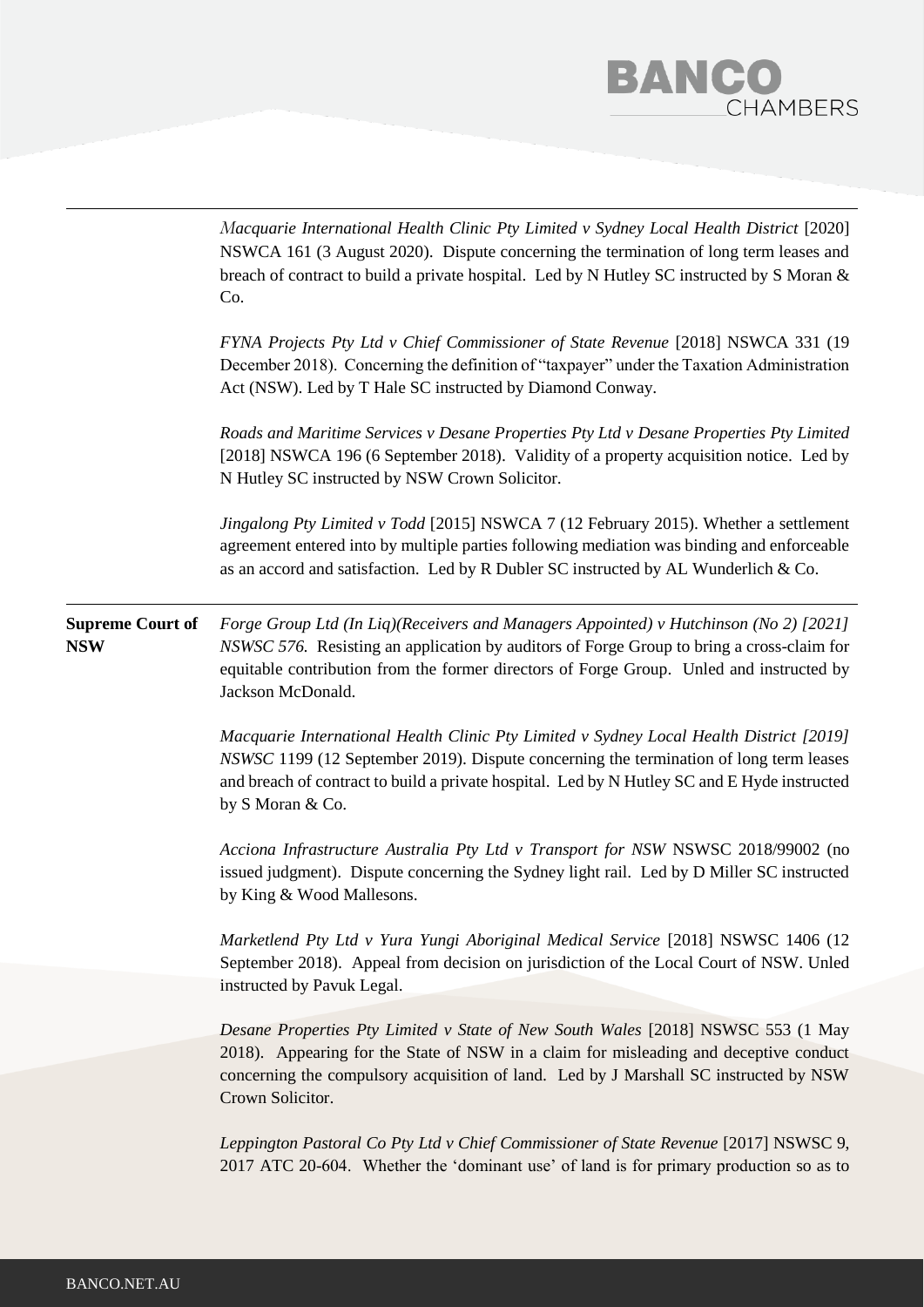

|                                      | attract an exemption from land tax under the <i>Land Tax Management Act</i> 1956 (NSW). Led<br>by I Young instructed by NSW Crown Solicitor.                                                                                                                                                                                                                           |
|--------------------------------------|------------------------------------------------------------------------------------------------------------------------------------------------------------------------------------------------------------------------------------------------------------------------------------------------------------------------------------------------------------------------|
|                                      | Independent Private Hospitals Pty Limited & Anor v NIB Health Fund Limited Supreme<br>Court Proceedings 2016/375739 (15 December 2016). Application for urgent injunctive<br>relief. Unled for the applicant instructed by Bruce & Stewart Lawyers                                                                                                                     |
|                                      | UNSW Global Pty Ltd v Chief Commissioner of State Revenue [2016] NSWSC 1852, 2016<br>ATC 20-599. Concerning the ambit of the employment agency provisions in the <i>Payroll Tax</i><br>Act 2007 (NSW). Led by P Taylor SC instructed by NSW Crown Solicitor.                                                                                                           |
|                                      | Macquarie International Health Clinic Pty Ltd v Sydney Local Health District; Sydney Local<br>Health District v Macquarie Health Corporation (No 10) [2016] NSWSC 1587 (10<br>November 2016). Damages for trespass and the method of assessing damages, 'mesne<br>profits' and the 'user principle'. Led by R Dubler SC instructed by S Moran & Co.                    |
|                                      | National Rugby League Limited v J Hopoate Supreme Court Proceedings 2016/70226. Power<br>of the of NRL to regulate, by contract, the conduct of an NRL Club and the justiciability of<br>issues said to arise between NRL and a stranger to that contractual regime. Led by N Hutley<br>SC instructed by Kennedys Lawyers.                                             |
|                                      | Macquarie International Health Clinic Pty Ltd v Sydney Local Health District (No 9) [2016]<br>NSWSC 155 (1 March 2016), (2016) 215 LGERA 137. Concerning the circumstances in<br>which a development consent granted by the Land and Environment Court of New South<br>Wales will lapse. Led by R Dubler SC instructed by S Moran & Co.                                |
| <b>Federal Court of</b><br>Australia | HFPS Pty Limited (Trustee) v Tamaya Resources Limited (In Liq) (No 2) [2016] FCA 446<br>(28 April 2016). Shareholder class action concerning auditor's contractual, statutory and<br>common law duties, continuous disclosure obligations, availability of market based reliance<br>and the correct measure of damages. Led by E Hyde instructed by Maurice Blackburn. |
|                                      | Addenbrooke Pty Limited v Duncan (No 6) [2015] FCA 793 (5 August 2015). Concerning<br>the ambit of stockbrokers' duties to sophisticated investors, misleading and deceptive<br>conduct and consequential issues of reliance. Led by G Rich SC and instructed by Watson<br>Mangioni Lawyers.                                                                           |
|                                      |                                                                                                                                                                                                                                                                                                                                                                        |
|                                      | Austcorp Project Number 20 Pty Ltd v LM Investment Management Ltd (in liq) [2014] FCA<br>1371 (15 December 2014). Security for Costs. Unled instructed by Moray & Agnew<br>Lawyers.                                                                                                                                                                                    |